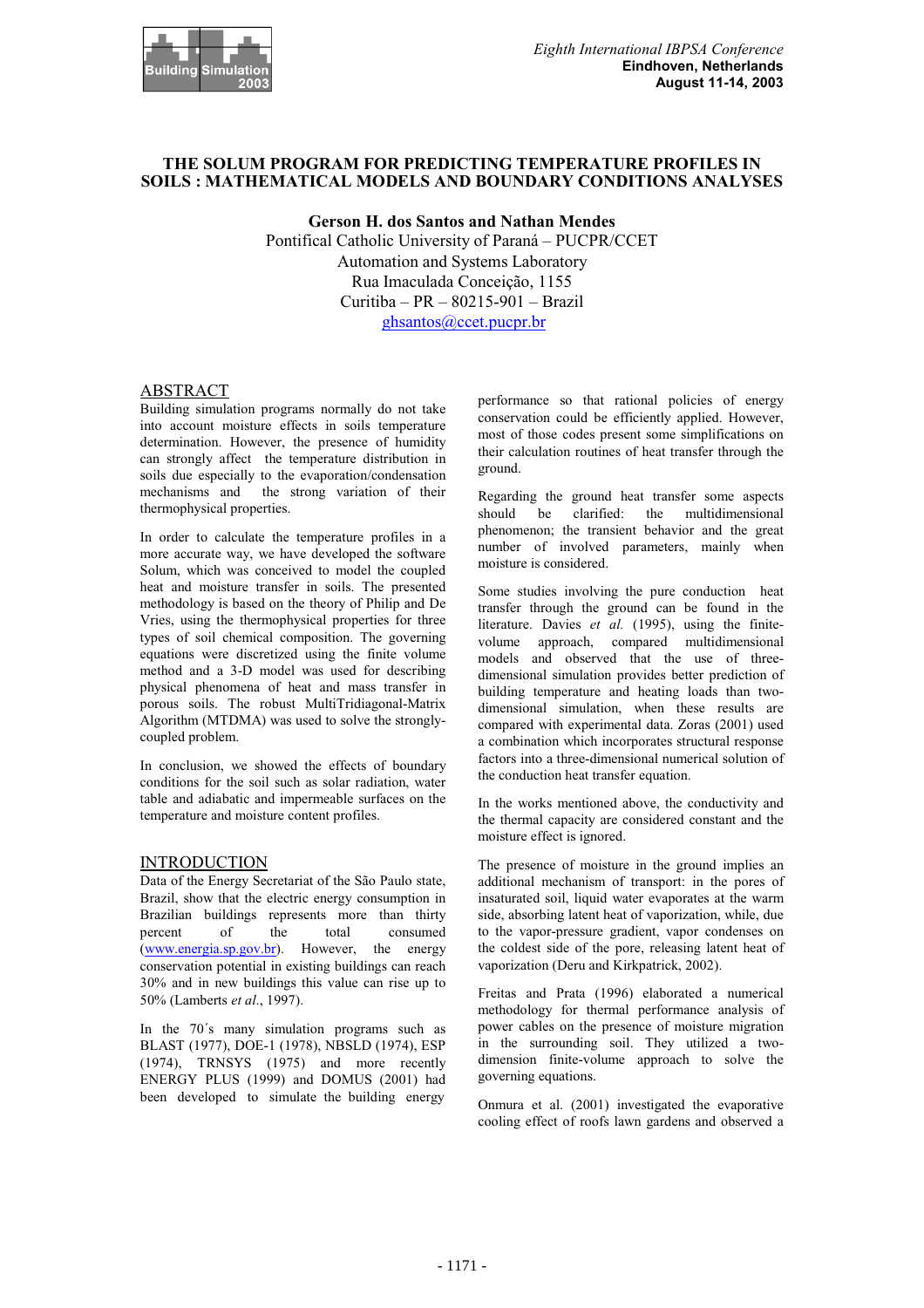reduction of up to 50 % in the heat flux through the ceiling.

Due to the numerical instabilities caused by the effect of latent heat at the boundaries, Wang and Hagentoft (2001) presented numerical method based on an algorithm that combines an explicit model with relaxation schemes. In this model, a criterion for time step determination is developed to ensure numerical stability.

A mathematical method to solve the equations of heat and mass transfer in porous media, was developed by Mendes et al. (2002) to ensure numerical stability as well. Their method avoids numerical oscillations by using a generic and robust algorithm (MTDMA – MultiTridiagonal-Matrix Algorithm) to solve simultaneously the governing equations.

In this work, we have developed the software Solum, which was conceived to model the coupled heat and moisture transfer in soils. The governing equations, based on the theory of Philip and De Vries (1957), were discretized using the finite-volume method. The MTDMA algorithm was used to solve a 3-D model to describe the physical phenomena of heat and mass transfer in porous soils.

In soil simulation, some parameters such as the boundary conditions, initial conditions, simulation time period (warm-up), simulation time step and grid refinement have to be carefully chosen and combined in order to reach accuracy without using excessive computational processing.

In this way, this paper deals with different types of boundary conditions for a sandy silt soil submitted to the weather data of the city of Curitiba for long-term simulations. In the results section of the present paper, we showed the effects of boundary conditions such as solar radiation, water table and adiabatic and impermeable surfaces on the temperature and moisture content profiles for simulation time periods of 1, 2, 5, 10, 20, 30, 40 and 50 years.

### MATHEMATICAL MODEL

The governing equations, based on the theory of Philip and De Vries (1957), to model heat and mass transfer through porous media, are given by Eqs. (1) and (2). The energy conservation equation is written in the form

$$
\rho_0 c_m(T,\theta) \frac{\partial T}{\partial t} = \nabla \left( \lambda \ (T,\theta) \nabla T \right) - L(T) (\nabla . \mathbf{j})
$$
\n(1)

and the mass conservation equation as

$$
\frac{\partial \theta}{\partial t} = -\nabla \left( \frac{\mathbf{j}}{\rho_l} \right)
$$
 (2)

The total flow (**j**) is given by summing the vapor flow  $(i_v)$  and the liquid flow  $(i_l)$ . The vapor flow can be described as

$$
\frac{\mathbf{j}}{\rho_l} = -\left(D_T(T,\theta)\frac{\partial T}{\partial x} + D_{\theta}(T,\theta)\frac{\partial \theta}{\partial x}\right) \mathbf{i}
$$

$$
-\left(D_T(T,\theta)\frac{\partial T}{\partial y} + D_{\theta}(T,\theta)\frac{\partial \theta}{\partial y}\right) \mathbf{j}
$$
(3)
$$
-\left(D_T(T,\theta)\frac{\partial T}{\partial z} + D_{\theta}(T,\theta)\frac{\partial \theta}{\partial z} + \frac{\partial K_g}{\partial z}\right) \mathbf{k}
$$

where  $D_T = D_{T_1} + D_{T_2}$  and  $D_{\theta} = D_{\theta l} + D_{\theta v}$ .

The upper surface of the physical domain (Fig.1) is exposed to short and long-wave radiations, convection heat transfer and phase change as boundary conditions.



Figure 1. Physical domain of soil

This way, for *Y=H*, the energy balance becomes

$$
-\left(\lambda(T,\theta)\frac{\partial T}{\partial y}\right)_{y=H} - \left(L(T)j_{v}\right)_{y=H} =
$$
  

$$
h(T_{\infty} - T_{y=H}) + \alpha q_{r} + L(T)h_{m}(\rho_{v,\infty} - \rho_{v,y=H}) - \varepsilon R_{ol}
$$
  
(4)

and the mass balance is written as

$$
-\frac{\partial}{\partial y}\left(D_{\theta}(T,\theta)\frac{\partial\theta}{\partial y}+D_{T}(T,\theta)\frac{\partial T}{\partial y}\right)_{y=H}=\frac{h_{m}}{\rho_{l}}(\rho_{v,\infty}-\rho_{y=H})
$$
 (5)

The others surfaces were all considered adiabatic and impermeable as well.

In the water table condition, the nodes of lower surface were saturated and it was not considered any resistance to the mass flow.

Equations 4 and 5 show a vapor concentration difference,  $\Delta \rho_{v}$ , on their right-hand side. This difference is between the porous surface and air and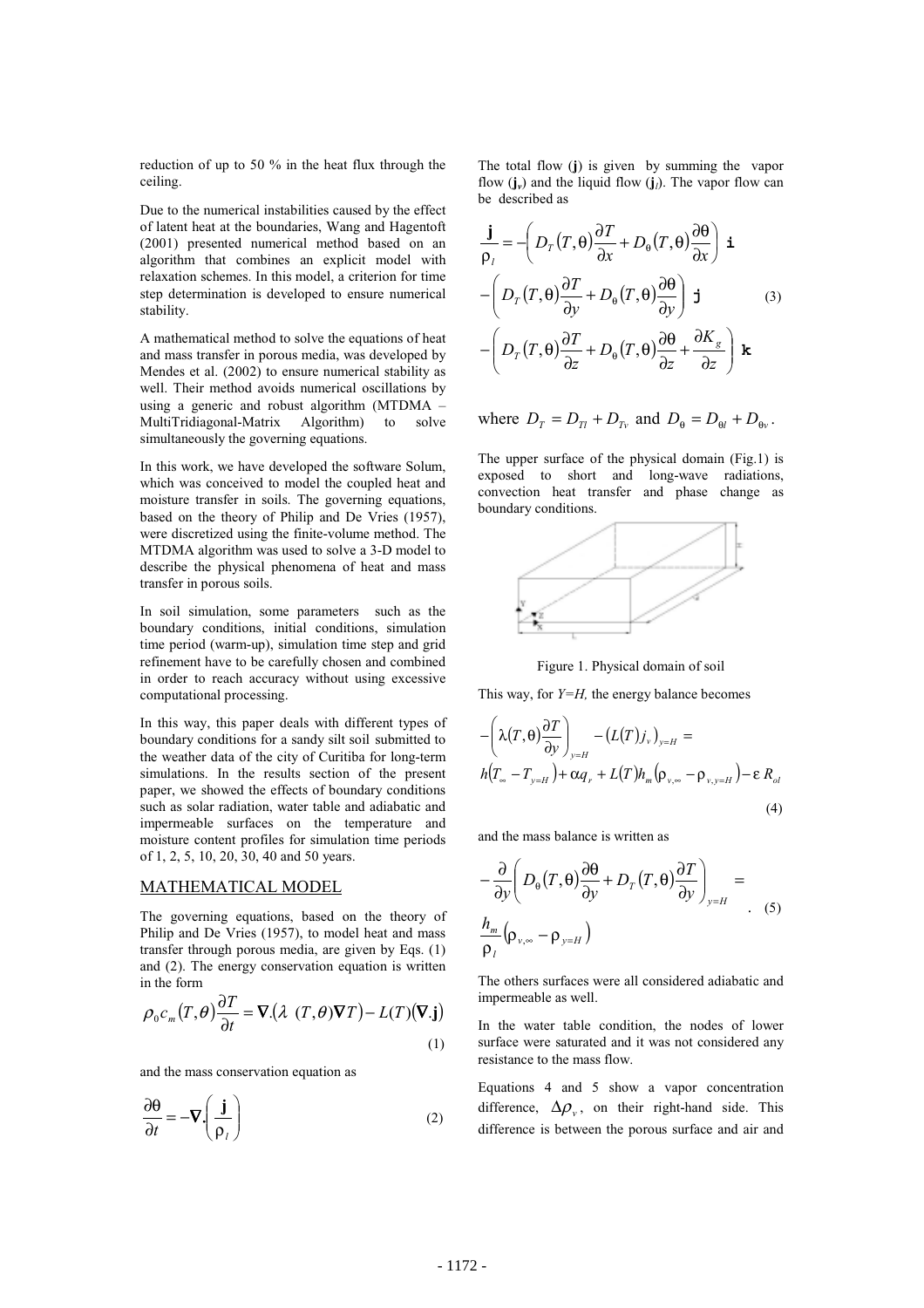is normally determined by using the with values of previous iterations for temperature and moisture content, generating additional unstability. Due to the numerical instability created by this source term, the solution of the linear set of discretized equations normally requires the use of very small time steps, which can be exceedingly time consuming especially in long-term soil simulations; in some research cases, a time period of several decades is simulated, taking into account the tridimensional transfer of heat and moisture transfer through a very refined grid.

In order to rise that simulation time step, Mendes et al. (2002) presented a procedure to calculate the vapor flow, independently of previous values of temperature and moisture content. In this way, the term ( $\Delta \rho$ <sub>*v*</sub>) was linearized as a linear combination of temperature and moisture content, viz.,

$$
(\rho_{\nu,\infty} - \rho_{\nu}(s)) = M_1(T_{\infty} - T(s)) +
$$
  
\n
$$
M_2(\theta_{\infty} - \theta(s)) + M_3
$$
\n(6)

where

$$
M_1 = A \frac{M}{\Re} \phi ,
$$
  
\n
$$
M_2 = \frac{M}{\Re} \left( \frac{P_s(s)}{T(s)} \right)^{prev} \left( \frac{\partial \phi}{\partial \theta(s)} \right)^{prev},
$$
  
\n
$$
M_3 = \frac{M}{\Re} \left[ \left( \frac{P_s(s)}{T(s)} \right)^{prev} R(\theta^{prev}(s)) + \right].
$$
  
\n
$$
\phi_{\infty}(R(T_{\infty}) - R(T^{prev}(s))) \right].
$$

#### SIMULATION PROCEDURE

The governing equations were solved using the finitevolume methodology (Patankar, 1980). It was used the Cartesian coordinates for the geometry of the problem. The differential equations were integrated in each control volume and a fully-implicit scheme was adopted for the time derivatives. The MTDMA (MultiTridiagonal-Matrix Algorithm; Mendes *et al*., 2002) was used to solve a 3-D model to robustly describe the physical phenomena of the strongly coupled heat and mass transfer in porous soils. In this algorithm, the dependent variables are obtained simultaneously, avoiding numerical divergence caused by the evaluation of coupled terms from previous iteration values.

In this study, the soil was considered sandy silt type (properties taken from Oliveira *et al.*, 1993).

The boundary conditions, the simulation time period (warm-up), the size of the physical domain, the

simulation time step, the grid refinement, the convergence errors and the computer run time required are important simulation parameters, which have to be chosen very carefully in order to accurately predict temperature and moisture content profiles in soils under different sort of weather data. In this way, this paper deals with different types of boundary conditions in soils submitted to the weather data of the city of Curitiba for a simulation time period as long as 60 years.

In the present analysis, we have chose a physical domain of 5m x 5m and a depth of 20m and a uniform mesh constituted by 4961 nodes (11 x 41 x 11) was used.

The TRY (Test Reference Year) weather data for the city of Curitiba-Brazil (South latitude of 25.4°) was used, with a constant convection heat transfer coefficient of 10 W/m²K, an absorptivity of 0.5 and a constant long-wave radiation loss of 30 W/m². These conditions were applied to the ground upper surface. The other surfaces were considered adiabatic and impermeable. The water table condition was considered only as a boundary condition for the lower surface. Figs. 2 and 3 present the Curitiba temperature and relative humidity from December  $25<sup>th</sup>$  to December 31<sup>st</sup>.



Figure 2. Dry bulb temperature in Curitiba (TRY weather file) from December  $25<sup>th</sup>$  to December  $31<sup>st</sup>$ .



Figure 3. Relative humidity in Curitiba (TRY weather file) from December  $25<sup>th</sup>$  to December  $31<sup>st</sup>$ .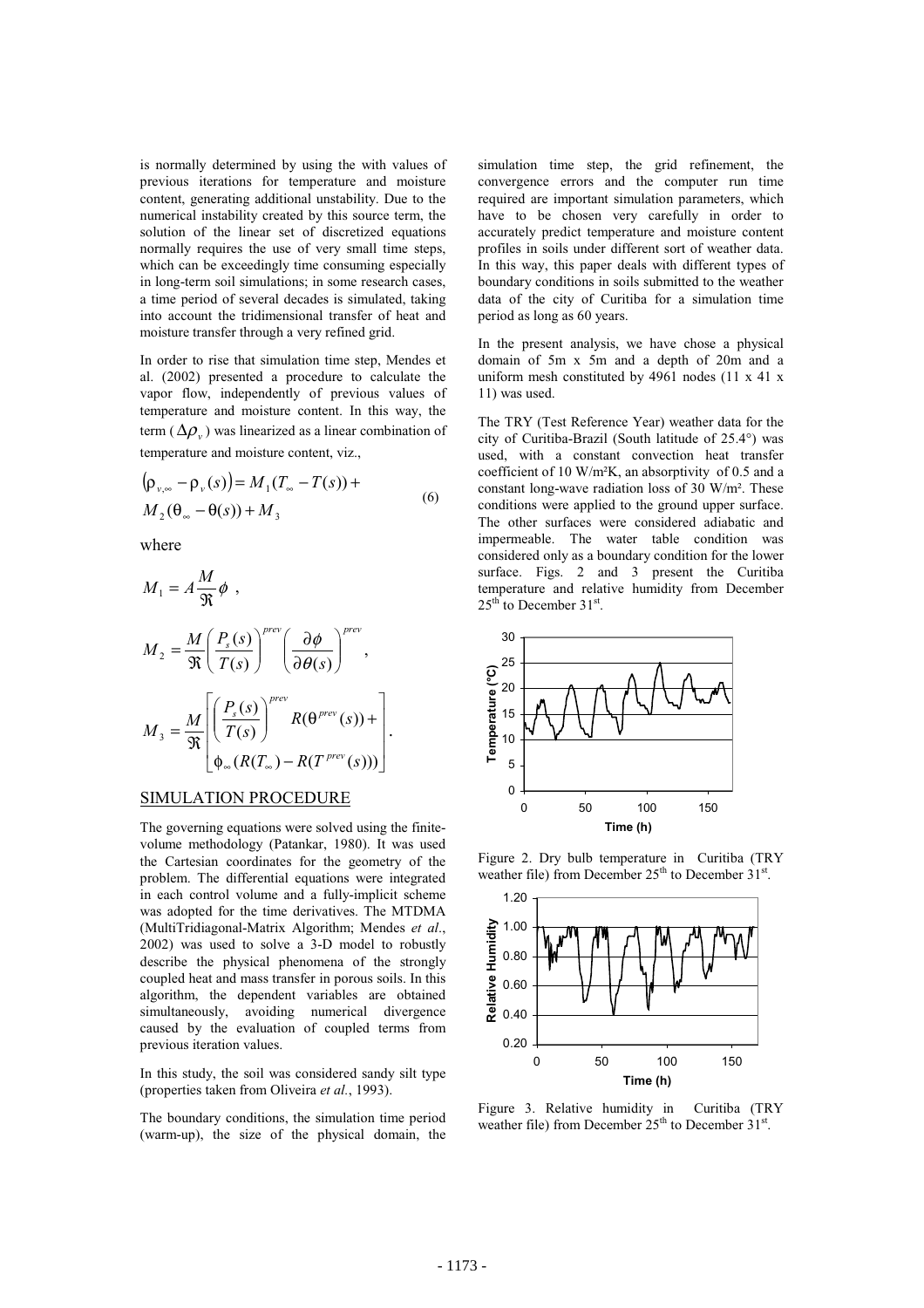# RESULTS AND DISCUSSIONS

In Figs. 4 and 5, we have repeated the weather data of the City of Curitiba for a period of 50 years, using a time step of 2 hours. As initial conditions for the soil, a temperature of 15 °C and a volumetric moisture content of 4% were utilized.



Figure 4. Temperature profiles of the sandy silt soil at 12 pm on December 31st.



Figure 5. Moisture content profiles of the sandy silt soil at 12 pm on December  $31<sup>st</sup>$ .

Figs. 4 and 5 present the temperature and moisture content spatial distributions at 12 pm on December  $31<sup>st</sup>$  for 1, 2, 5, 10, 20, 30, 40 and 50 years. It is possible to notice in Figs. 4 and 5 that the temperature and moisture content values remain constant, in essence, at the interface between ground and air. We also remark a very slow evolution especially in the moisture content distribution.

The time evolution differences in the temperature and moisture content profiles are mainly attributed to the high thermal and hygric soil capacities. As we could expect, the temperature and moisture content average values at deeper soil sections are directly associated to the yearly average magnitudes for temperature, solar radiation and partial vapor pressure.

On the other hand, at shallow soil sections, we find average values of temperature and moisture content connected to daily averages of those weather parameters listed in the paragraph above. This temperature and moisture content distribution tendency are sharply related to the Biot number for both heat and moisture transfer. For example, for the moisture transfer  $(Bi_m)$ , this dimensionless number can be written as:

$$
Bi_m=\frac{h_m L}{D_\theta}\,,
$$

which means, for high  $Bi<sub>m</sub>$  numbers, the soil hygric resistance is much higher than the corresponding surface resistance.

Fig. 5 shows also that, at a depth of 5m, the moisture content profile hardly changes with time.

In this way, we repeated the same simulation that produced Figs. 4 and 5 for a 5-m depth. In this case, we could observe the effect of choosing a shallower soil physical domain. Therefore, Figs. 6 and 7 demonstrate that the temperature and moisture content at the soil free surface remained practically unaltered when we compare them to those values shown in Figs. 4 and 5.



Figure 6. Temperature profiles in a soil physical domain with a 5-m depth.



Figure 7. Moisture content profiles in a soil physical domain with a 5-m depth.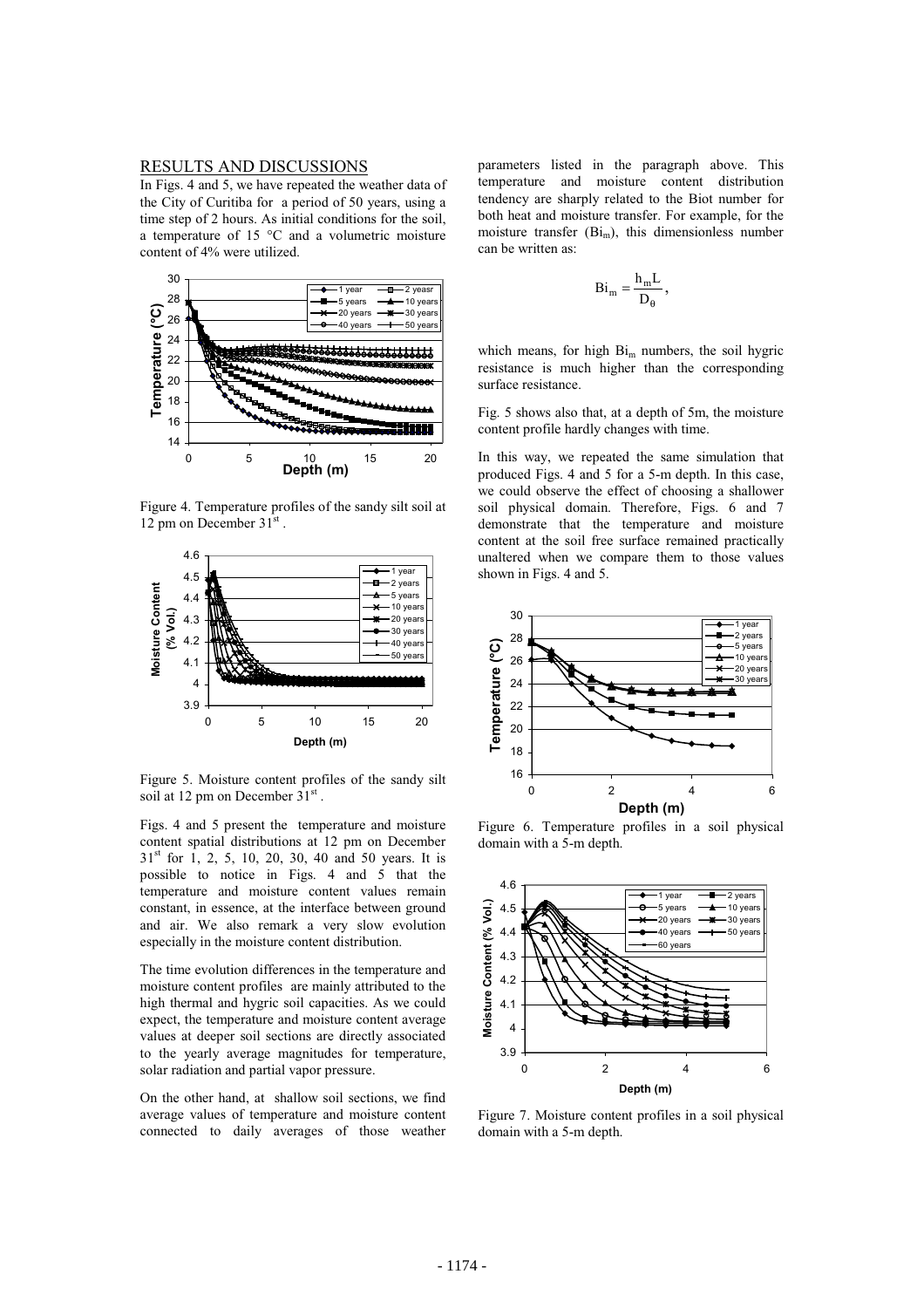However, we can remark, by comparing Figs. 4 and 5 with Figs. 6 and 7, that the profiles considerably change when the considered simulated soil depth decreases from 20m to 5m.

On the other hand, as computer run time plays an important role in yearly building simulations, a depth of 5m could be suggested whereas the main temperature and moisture content gradients are close to the upper surface, which affects more significantly the building thermal behavior than the gradients on the vertical direction.

Figs. 8 and 9 show the temperature and moisture content profiles when a water table boundary condition is considered. In this case, it was neglected the presence of a resistance to the vapor flow between the water free surface and the lower ground surface, i.e., the water table was considered on direct contact with the soil bottom surface. Thereupon, a Dirichlet boundary condition was considered so that the volumetric moisture content assumed the soil porosity value. In that manner, this would represent an extreme situation for the analysis of the water table effects on the temperature and moisture content profiles.

 It can be observed, in Figs. 8 and 9, the meaningful influence of moisture content gradients on the regulation of the temperature profile. The mathematical model takes this effect into account by the presence of the phase change term in the energy conservation equation (Eq. 1). In other words, the vapor flow divergent, at the imbibition front, decreases the temperature whereas the evaporation term becomes dominant when compared to the heat diffusion contribution.



Figure 8. Temperature profiles of the sandy silt soil considering water table as the bottom surface boundary condition.



Figure 9. Moisture Content profiles of the sandy silt soil considering water table as the bottom surface boundary condition.

# **CONCLUSIONS**

In this work, we presented a mathematical model to analyze the coupled heat and moisture transfer in soils. The MTDMA (MultiTridiagonal-Matrix Algorithm) was utilized to solve the heat and mass transfer governing equations in porous soils. This method avoids numerical unstabilities by solving simultaneously the governing equations, allowing the use of high time steps which are very important for long-term simulation of the tridimensional heat and mass transfer in soils, with transport coefficients highly dependent on the moisture content.

In the results section, we presented temperature and moisture content profiles of the sandy silt soil for 1, 2, 5, 10, 20, 30, 40 and 50 years.

We noticed the importance of simulation time period on the estimation of temperature and moisture content profiles. As computer run time plays an important role in yearly building simulations, a depth of 5 m was suggested whereas the main temperature and moisture content gradients are close to the upper surface, affecting somewhat the thermal behavior of low-rise buildings.

For further work, we will analyze the simultaneous tridimensional ground heat and moisture transfer